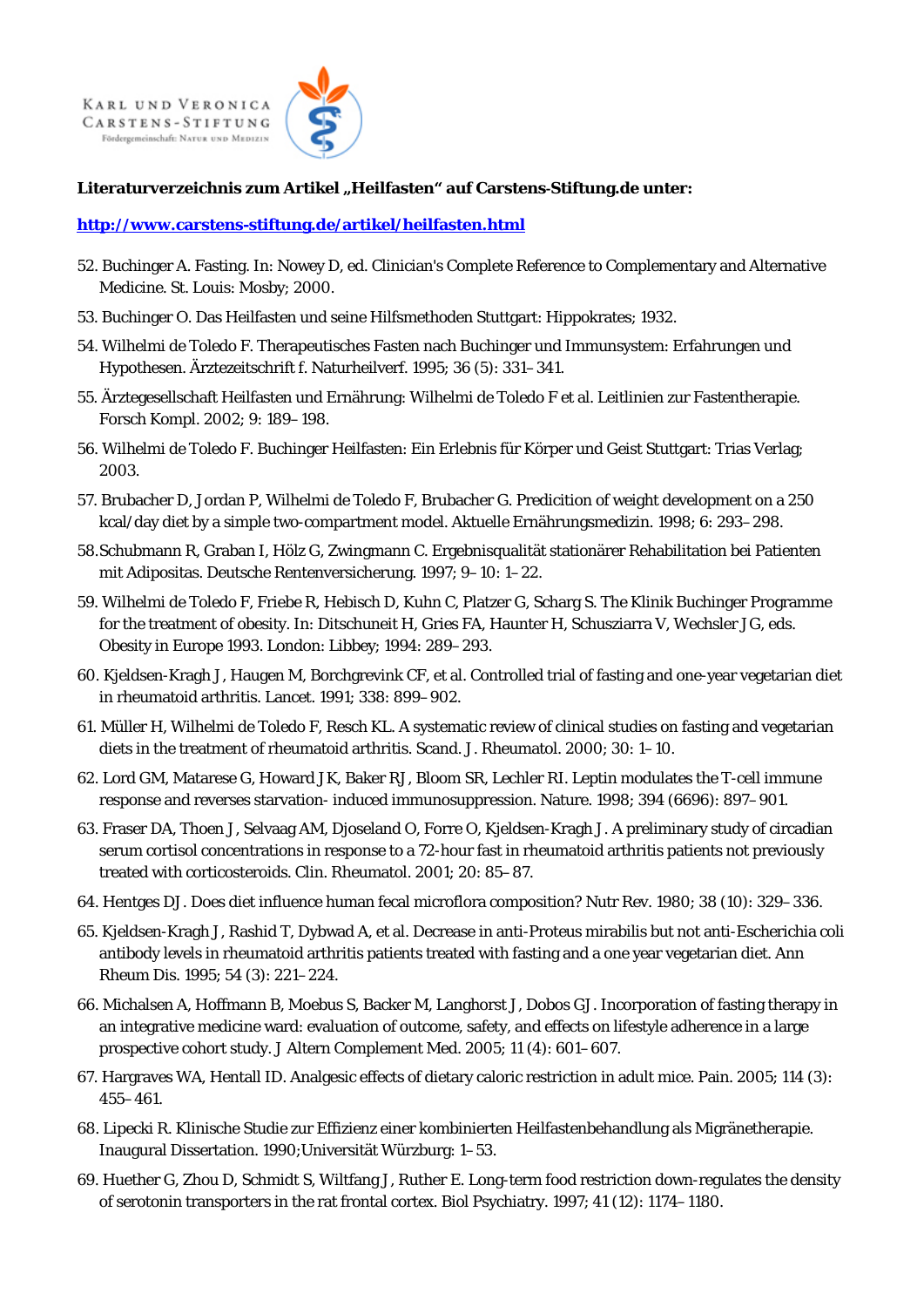- 70. Michalsen A, Kuhlmann MK, Ludtke R, Backer M, Langhorst J, Dobos GJ. Prolonged fasting in patients with chronic pain syndromes leads to late mood-enhancement not related to weight loss and fasting-induced leptin depletion. Nutr Neurosci. 2006; 9 (5–6): 195–200.
- 71. Michalsen A, Schlegel F, Rodenbeck A, et al. Effects of short-term modified fasting on sleep patterns and daytime vigilance in non-obese subjects: results of a pilot study. Ann Nutr Metab. 2003; 47 (5): 194–200.
- 72. Bergendahl M, Vance ML, Iranmanesh A, Thorner MO, Veldhuis JD. Fasting as a metabolic stress paradigm selectively amplifies cortisol secretory burst mass and delays the time of maximal nycthemeral cortisol concentrations in healthy men. J Clin Endocrin Metab. 1996; 81: 692–699.
- 73. Goschke H, Girard J, Stahl M. Der Stoffwechsel beim vollständigem Fasten. Unterschiedliches Verhalten bei Männern und Frauen sowie bei Normalpersonen und Adipösen. Klin Wschr. 1976; 54: 527–533.
- 74. Michalsen A, Schneider S, Rodenbeck A, Ludtke R, Huether G, Dobos GJ. The short-term effects of fasting on the neuroendocrine system in patients with chronic pain syndromes. Nutr Neurosci. 2003; 6 (1): 11–8.
- 75. Schwartz MW, Seeley RJ. Seminars in medicine of the Beth Israel Deaconess Medical Center. Neuroendocrine responses to starvation and weight loss. N Engl J Med. 1997; 336 (25): 1802–1811.
- 76. Goehler L, Hahnemann T, Michael N, et al. Reduction of plasma catecholamines in humans during clinically controlled severe underfeeding. Prev Med. 2000; 30 (2): 95–102.
- 77. Dessi-Fulgheri P, Sarzani R, Serenelli M, Tamburrini P, Spagnalo D. Low Calorie Diet Enhances Renal, Hemodynamic and Humoral Effects of Exogenous Atrial Peptide in Obese Hypertensives. Hypertension. 1999; 33: 658–662.
- 78. Goldhamer AC, Lisle DJ, Sultana P, et al. Medically supervised water-only fasting in the treatment of borderline hypertension. J Altern Complement Med. 2002; 8 (5): 643–650.
- 79. Müller H, Wilhelmi de Toledo F, Schuck P, Resch KL. Blutdrucksenkung durch Fasten bei adipösen und nichtadipösen Hypertonikern. Perfusion. 2001; 14: 108–112.
- 80. Maoz E, Shamiss A, Peleg E, Salzberg M, Rosenthal T. The role of atrial natriuretic peptide in natriuresis of fasting. J Hypertens. 1992; 10 (9): 1041–1044.
- 81. Mattson MP, Wan R. Beneficial effects of intermittent fasting and caloric restriction on the cardiovascular and cerebrovascular systems. J Nutr Biochem. 2005; 16 (3): 129–137.
- 82. Holloszy JO. Mortality rate and longevity of food-restricted exercising male rats: a reevaluation. J Appl Physiol. 1997; 82 (2): 399–403.
- 83. Weindruch R. Caloric restriction, gene expression, and aging. Alzheimer Dis Assoc Disord. 2003;17 Suppl 2: S58–59.
- 84. Mattson MP. Energy Intake, Meal Frequency, and Health: A Neurobiological Perspective. Annu Rev Nutr. 2004.
- 85. Mattson MP. The need for controlled studies of the effects of meal frequency on health. Lancet. 2005; 365 (9475): 1978–1980.
- 86. Heilbronn LK, de Jonge L, Frisard MI, et al. Effect of 6-month calorie restriction on biomarkers of longevity, metabolic adaptation, and oxidative stress in overweight individuals: a randomized controlled trial. Jama. 2006; 295 (13): 1539–1548.
- 87. Mattson MP. Energy intake, meal frequency, and health: a neurobiological perspective. Annu Rev Nutr. 2005; 25: 237–260.
- 88. Bergendahl M, Evans WS, Pastor C, Patel A, Iranmanesh A, Veldhuis JD. Short-term fasting suppresses leptin and (conversly) activates disorderly growth hormone secretion in midluteal phase woman – a clinical research center study. J Clin Endocrin Metab. 1999; 84: 883–894.
- 89. Göschke H, Girard J, Stahl M. Der Stoffwechsel bei vollständigem Fasten. Unterschiedliches Verhalten bei Männern und Frauen sowie bei Normalpersonen und Adipösen. Klin Wschr. 1976; 54: 527–533.